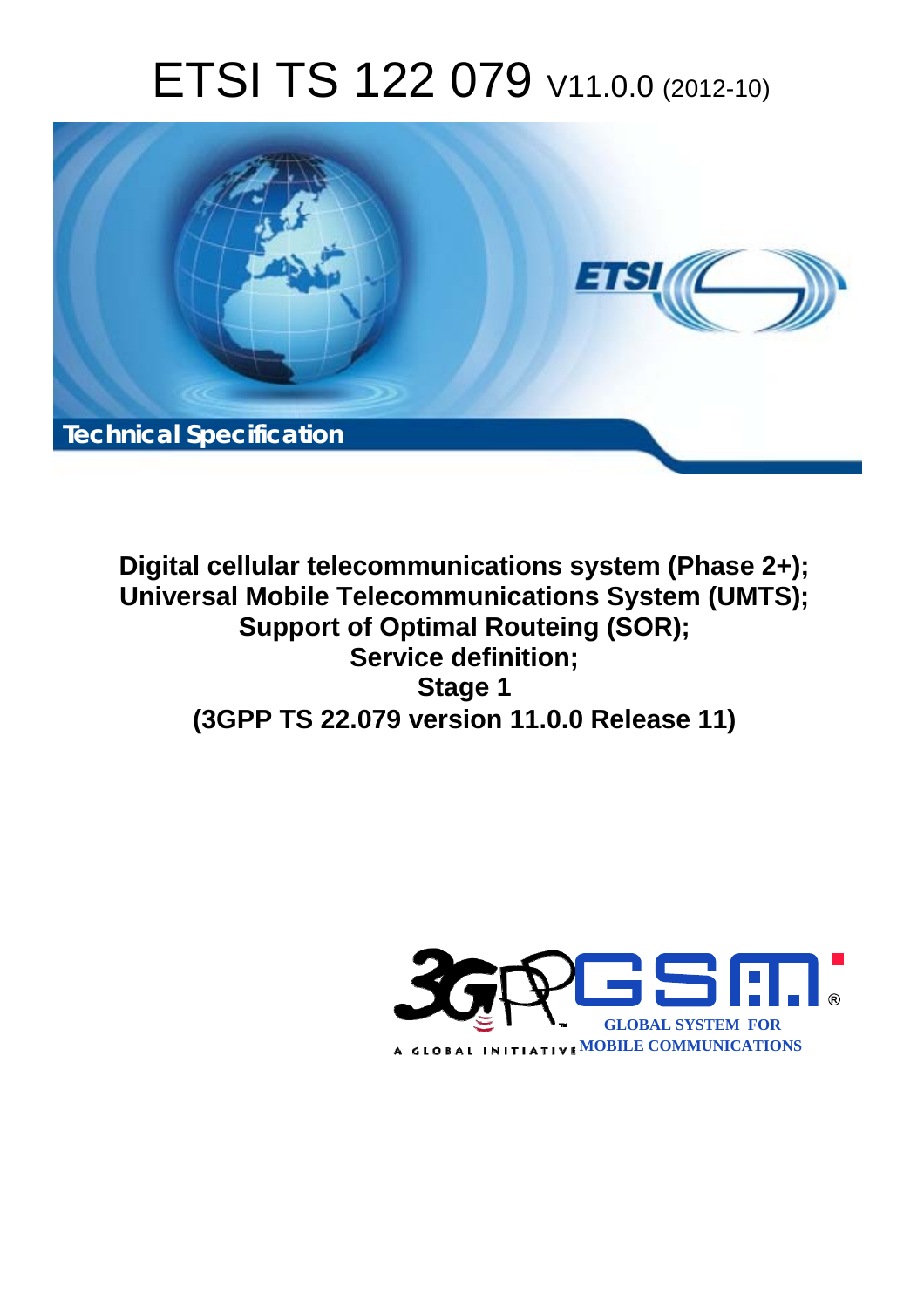Reference RTS/TSGS-0122079vb00

> Keywords GSM,UMTS

#### *ETSI*

#### 650 Route des Lucioles F-06921 Sophia Antipolis Cedex - FRANCE

Tel.: +33 4 92 94 42 00 Fax: +33 4 93 65 47 16

Siret N° 348 623 562 00017 - NAF 742 C Association à but non lucratif enregistrée à la Sous-Préfecture de Grasse (06) N° 7803/88

#### *Important notice*

Individual copies of the present document can be downloaded from: [http://www.etsi.org](http://www.etsi.org/)

The present document may be made available in more than one electronic version or in print. In any case of existing or perceived difference in contents between such versions, the reference version is the Portable Document Format (PDF). In case of dispute, the reference shall be the printing on ETSI printers of the PDF version kept on a specific network drive within ETSI Secretariat.

Users of the present document should be aware that the document may be subject to revision or change of status. Information on the current status of this and other ETSI documents is available at <http://portal.etsi.org/tb/status/status.asp>

If you find errors in the present document, please send your comment to one of the following services: [http://portal.etsi.org/chaircor/ETSI\\_support.asp](http://portal.etsi.org/chaircor/ETSI_support.asp)

#### *Copyright Notification*

No part may be reproduced except as authorized by written permission. The copyright and the foregoing restriction extend to reproduction in all media.

> © European Telecommunications Standards Institute 2012. All rights reserved.

DECT<sup>™</sup>, PLUGTESTS<sup>™</sup>, UMTS<sup>™</sup> and the ETSI logo are Trade Marks of ETSI registered for the benefit of its Members. **3GPP**TM and **LTE**™ are Trade Marks of ETSI registered for the benefit of its Members and of the 3GPP Organizational Partners.

**GSM**® and the GSM logo are Trade Marks registered and owned by the GSM Association.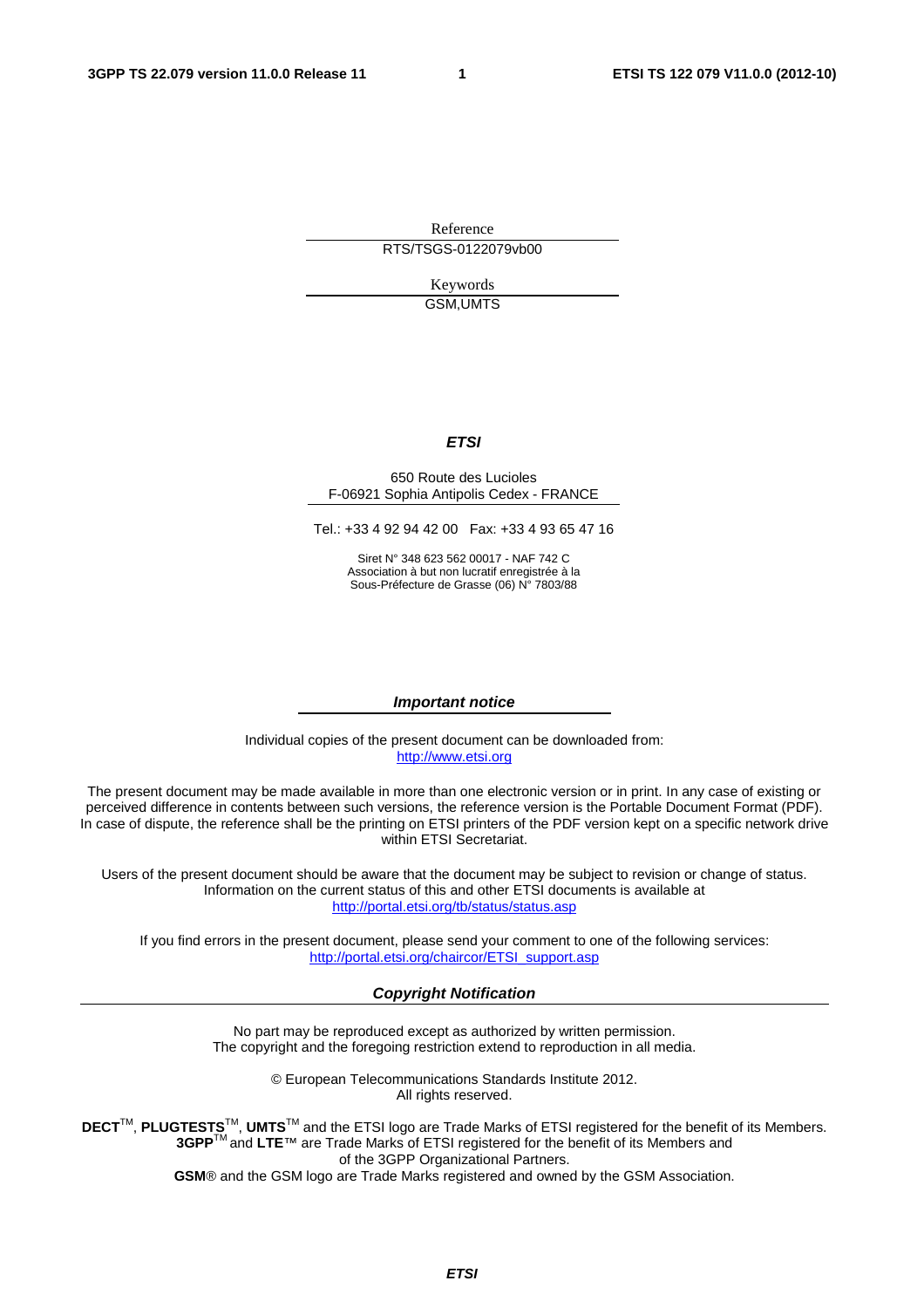# Intellectual Property Rights

IPRs essential or potentially essential to the present document may have been declared to ETSI. The information pertaining to these essential IPRs, if any, is publicly available for **ETSI members and non-members**, and can be found in ETSI SR 000 314: *"Intellectual Property Rights (IPRs); Essential, or potentially Essential, IPRs notified to ETSI in respect of ETSI standards"*, which is available from the ETSI Secretariat. Latest updates are available on the ETSI Web server [\(http://ipr.etsi.org](http://webapp.etsi.org/IPR/home.asp)).

Pursuant to the ETSI IPR Policy, no investigation, including IPR searches, has been carried out by ETSI. No guarantee can be given as to the existence of other IPRs not referenced in ETSI SR 000 314 (or the updates on the ETSI Web server) which are, or may be, or may become, essential to the present document.

### Foreword

This Technical Specification (TS) has been produced by ETSI 3rd Generation Partnership Project (3GPP).

The present document may refer to technical specifications or reports using their 3GPP identities, UMTS identities or GSM identities. These should be interpreted as being references to the corresponding ETSI deliverables.

The cross reference between GSM, UMTS, 3GPP and ETSI identities can be found under <http://webapp.etsi.org/key/queryform.asp>.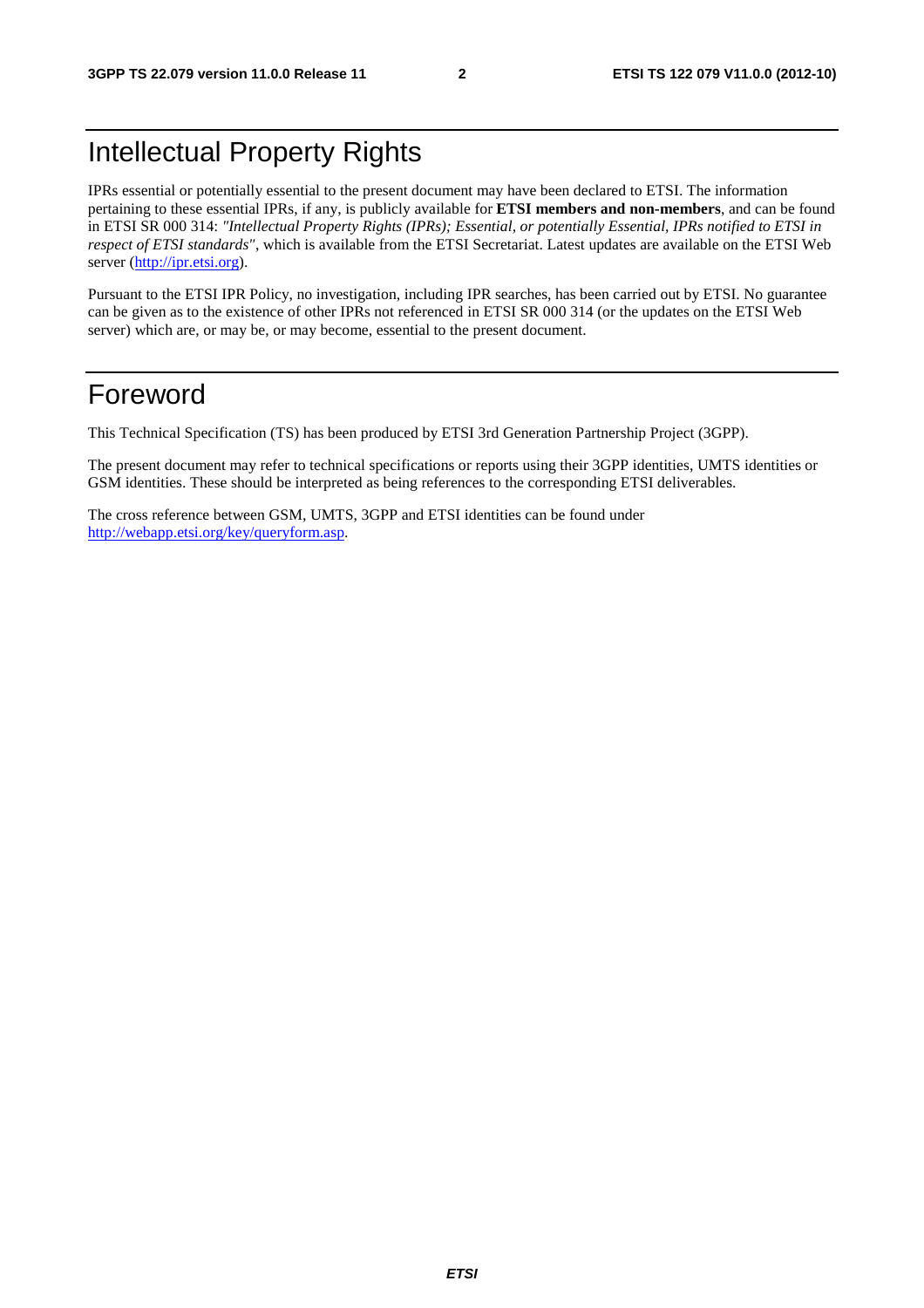$\mathbf{3}$ 

# Contents

| 1        |  |  |  |  |  |  |
|----------|--|--|--|--|--|--|
| 2        |  |  |  |  |  |  |
| 3        |  |  |  |  |  |  |
| 4        |  |  |  |  |  |  |
| 5        |  |  |  |  |  |  |
| 5.1      |  |  |  |  |  |  |
| 5.2      |  |  |  |  |  |  |
| 5.2.1    |  |  |  |  |  |  |
| 5.2.2    |  |  |  |  |  |  |
| 5.2.2.1  |  |  |  |  |  |  |
| 5.2.2.2  |  |  |  |  |  |  |
| 5.3      |  |  |  |  |  |  |
| 5.3.1    |  |  |  |  |  |  |
| 5.3.2    |  |  |  |  |  |  |
| 5.3.3    |  |  |  |  |  |  |
| 5.3.4    |  |  |  |  |  |  |
| 6        |  |  |  |  |  |  |
| 6.1      |  |  |  |  |  |  |
| 6.2      |  |  |  |  |  |  |
| 6.3      |  |  |  |  |  |  |
| 6.4      |  |  |  |  |  |  |
| 6.5      |  |  |  |  |  |  |
| 7        |  |  |  |  |  |  |
| 8        |  |  |  |  |  |  |
| Annex A: |  |  |  |  |  |  |
|          |  |  |  |  |  |  |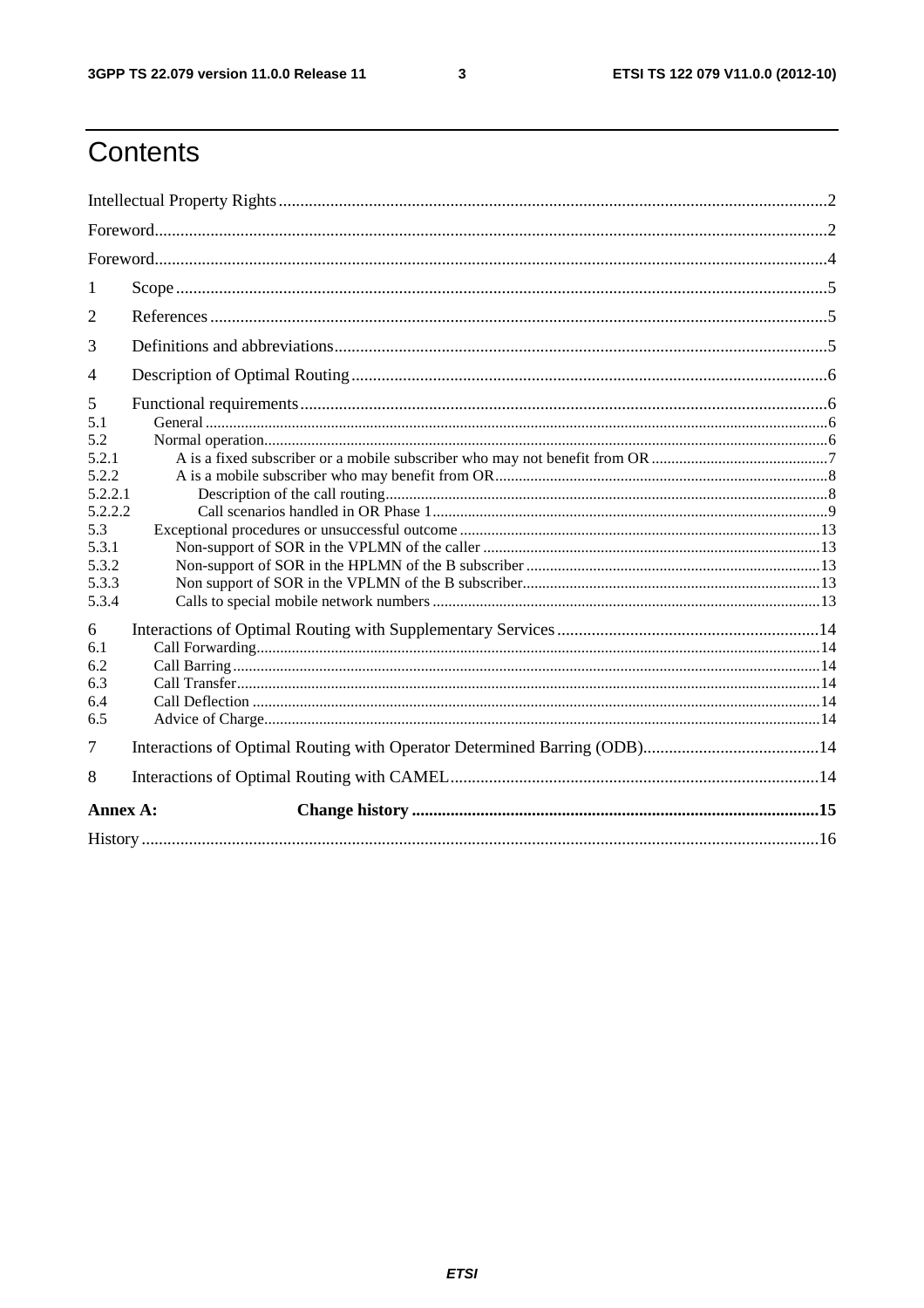### Foreword

This Technical Specification has been produced by the 3<sup>rd</sup> Generation Partnership Project (3GPP).

The contents of the present document are subject to continuing work within the TSG and may change following formal TSG approval. Should the TSG modify the contents of the present document, it will be re-released by the TSG with an identifying change of release date and an increase in version number as follows:

Version x.y.z

where:

- x the first digit:
	- 1 presented to TSG for information;
	- 2 presented to TSG for approval;
	- 3 or greater indicates TSG approved document under change control.
- y the second digit is incremented for all changes of substance, i.e. technical enhancements, corrections, updates, etc.
- z the third digit is incremented when editorial only changes have been incorporated in the document.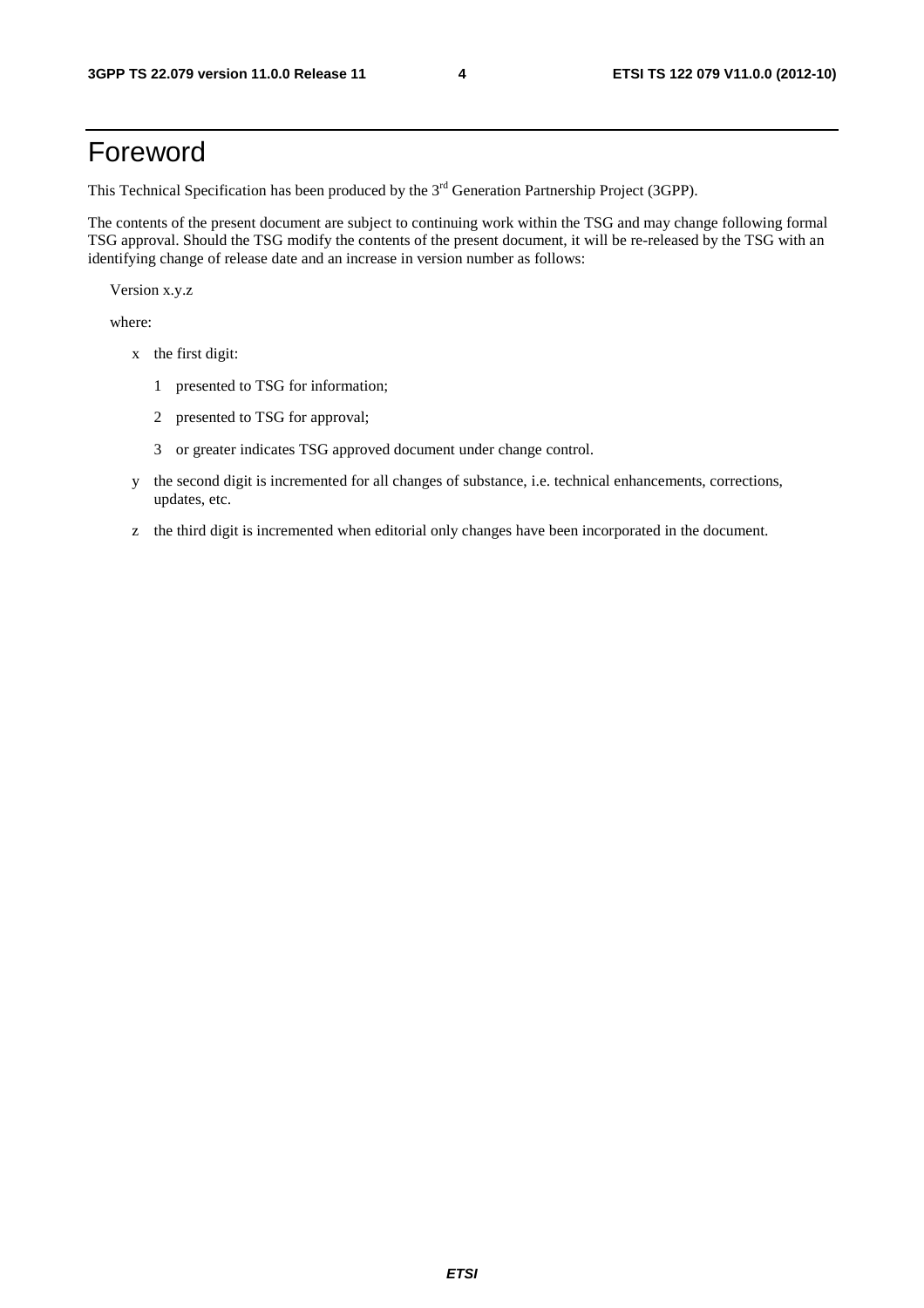### 1 Scope

This Stage 1 description of the first phase of Support of Optimal Routing (SOR):

- compiles the basic service requirements for SOR;
- describes the interactions for Supplementary Services (SS) in order to cater for SOR;
- refers to modifications to network features required by SOR.

This specification does not address the following:

- There is no need for optimisation of the routing of calls originally directed to a fixed network subscriber, because the physical address of a fixed network terminating line cannot differ from its logical address.
- SOR in non-PLMNs is not a subject of this TS, but might be possible by bilateral arrangement between PLMN operators and those non-PLMN operators.

The purpose of SOR is to reduce the number of unnecessary inter-PLMN call legs.

The first phase of SOR applies to:

OR for the benefit of the B party i.e. Mobile terminated calls with late call forwarding to the home or visited country (scenarios 1 and 2),

and optionally;

OR for the benefit of the A party, e.g. Mobile to mobile calls where both mobile subscribers are in the same country (scenarios 3 to 10).

The complete set of scenarios included in the phase 1 of OR is presented in the paragraph for normal procedures. All other scenarios are excluded from Phase 1 of OR.

Note that Optimal Routing is applicable to national roaming situations, that is to calls directed to a mobile subscriber roaming in her home country, but registered in a PLMN different from her HPLMN.

All further call scenarios, including multiple call forwarding, are left to subsequent phases of SOR. Subsequent phases of SOR shall be backwards compatible with this first phase.

### 2 References

The following documents contain provisions which, through reference in this text, constitute provisions of the present document.

- References are either specific (identified by date of publication, edition number, version number, etc.) or non-specific.
- For a specific reference, subsequent revisions do not apply.
- For a non-specific reference, the latest version applies. In the case of a reference to a 3GPP document (including a GSM document), a non-specific reference implicitly refers to the latest version of that document *in the same Release as the present document*.
- [1] 3GPP TR 21.905: "Vocabulary for 3GPP Specifications".

## 3 Definitions and abbreviations

**Administrative PLMN:** The complete set of all functional entities normally regarded as a single PLMN.

**Basic OR :** Routeing of a call by the direct route when no forwarding occurs.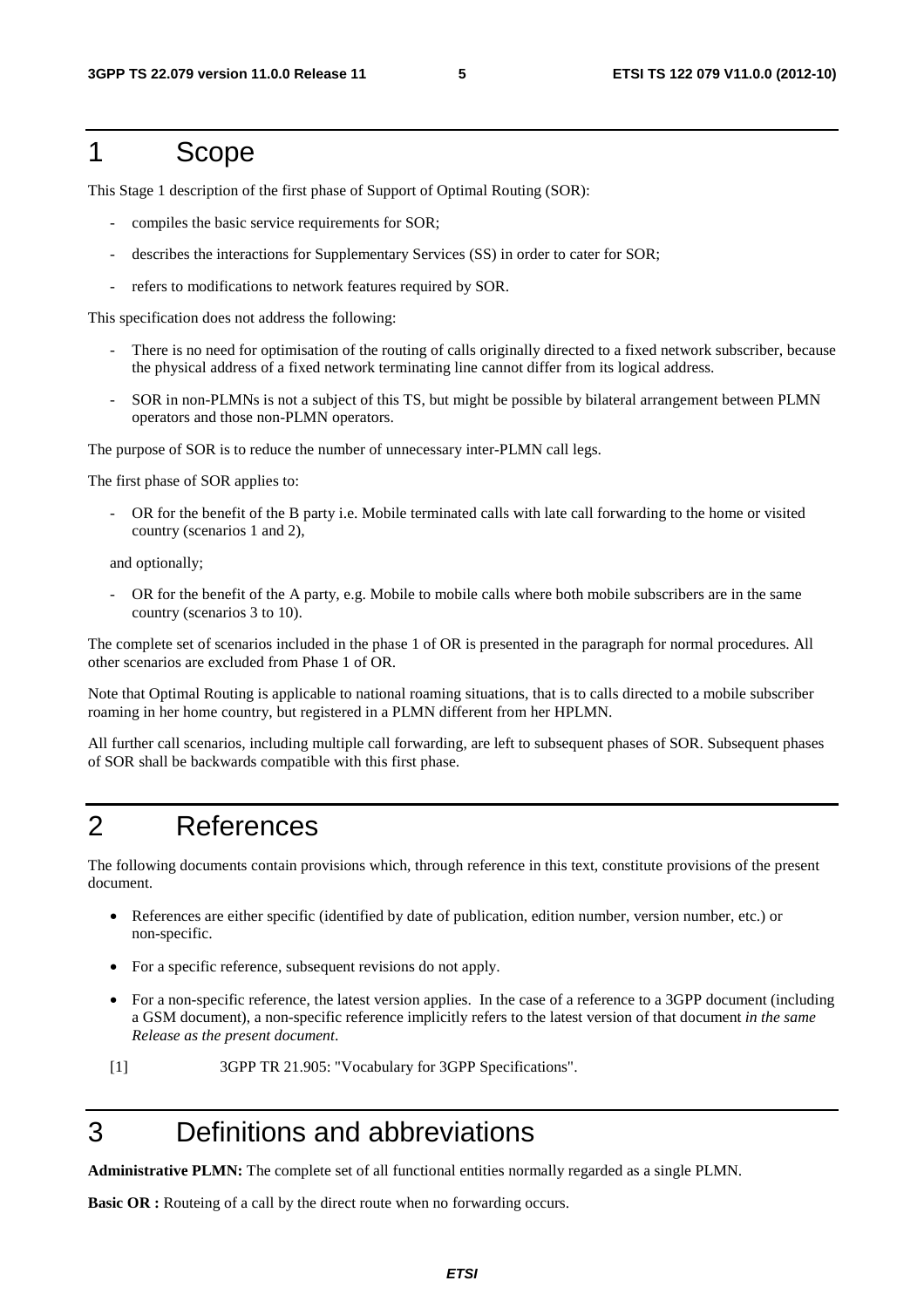**Direct route:** A call uses the direct route if it is routed from the serving network of the original calling party to the serving network of the ultimate called party without any intermediate PLMN.

**HPLMN route:** A call uses the HPLMN route if the destination is deduced from the MSISDN of the called party. This forces the call to be routed via the HPLMN of the called party.

**HPLMN leg:** The HPLMN leg is that part of the HPLMN route from the IPLMN to the HPLMN of the called party.

**IPLMN:** An IPLMN is a PLMN which interrogates the HPLMN of a called party in order to determine the whereabouts of that party.

**Early Call Forwarding :** Early Call Forwarding is Call Forwarding performed from the IPLMN before the call has been extended to the VPLMN of the forwarding subscriber (i.e. Call Forwarding Unconditional and Conditional Call Forwarding on Not Reachable known at the IPLMN before extension of the call)

**Functional PLMN:** For the purposes of this description the Administrative PLMN is divided into functional PLMNs that represent different aspects of the Optimal Routeing functionality.

**Late Call Forwarding:** Late Call Forwarding is Call Forwarding performed after the call has been extended to the VPLMN of the forwarding subscriber (i.e. Conditional Call Forwarding on Busy, Conditional Call Forwarding on No Reply and Conditional Call Forwarding on Not Reachable detected in the VPLMN of the forwarding subscriber). Late Call Forwarding may be invoked in the IPLMN or in the VPLMN of the forwarding subscriber.

**Special mobile network number:** For the purposes of this description special mobile network numbers are numbers belonging logically to a PLMN but not to a mobile subscriber. Examples are the customer service number or value added service numbers.

Abbreviations are given in TR 21.905 [1].

# 4 Description of Optimal Routing

Support of Optimal Routing (SOR) is a network feature which enables the calls directed to a mobile subscriber to be routed directly to the mobile subscriber's actual location, or to her forwarded-to destination (instead of via the HPLMN or in the case of Late Call Forwarding via the VPLMN).

The IPLMN handling the call shall decide whether or not to optimise the routing of the call taking into account information provided by the called mobile subscriber's HPLMN. For given subscribers, as a network option, the HPLMN may permit or deny OR on a per call basis.

# 5 Functional requirements

### 5.1 General

SOR shall be provided for all circuit switched Telecommunication Services, except emergency calls, Dedicated PAD and Dedicated Packet Access (GPRS is for further study).

The network feature shall be applied automatically for all calls except for those calls for which the HPLMN of the called party denies the optimal routing.

### 5.2 Normal operation

In the first phase of SOR, the routes of calls will be optimised for the cases of OR being performed within a country or towards the country where the call would have been routed normally.

Under all other circumstances, the basic call routing is applied:

If the IPLMN detects that basic OR cannot be applied, the IPLMN routes the call according to the dialled number.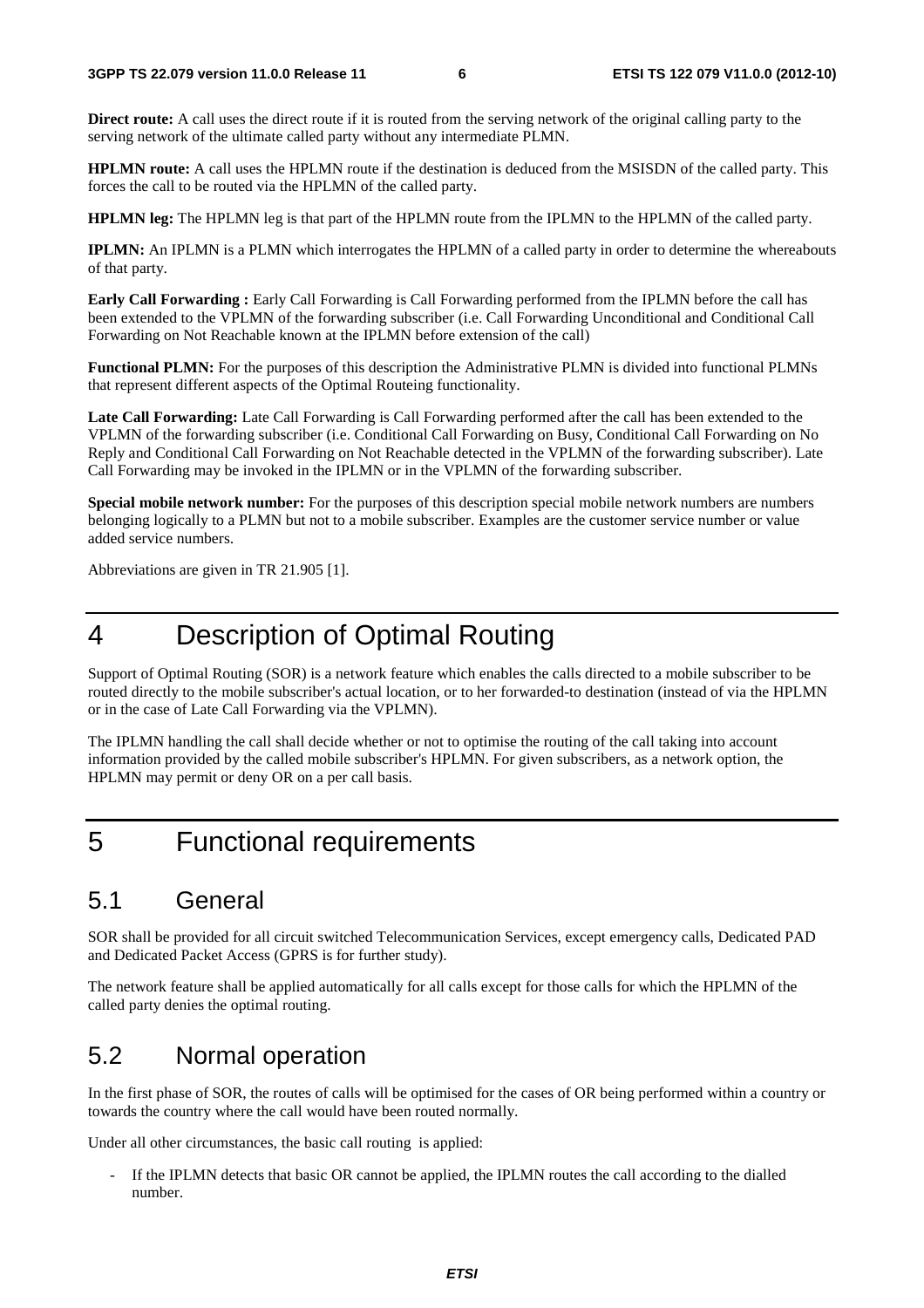If the IPLMN detects that OR for Late Call Forwarding cannot be applied, the Call Forwarding will be performed in the VPLMN of the forwarding subscriber.

If the serving network of the ultimate destination supports SOR, the serving network of the caller shall be able to indicate to the network visited by the ultimate destination that the call has been optimally routed and to indicate the originating PLMN of the optimally routed leg.

The complete set of scenarios included in phase 1 of SOR is described below.

The notation used for the scenario diagrams is defined in figure 1.

| <b>Traffic route</b>                                              | Output of call record information                                               |
|-------------------------------------------------------------------|---------------------------------------------------------------------------------|
| Traffic route of basic<br><b>GSM</b> routeing,<br>not used for OR | Interrogation                                                                   |
| <b>Call Attempt</b>                                               |                                                                                 |
| <b>Functional PLMN</b><br>(e.g. IPLMN, VPLMN-B)                   | <b>Administrative PLMN, which</b><br>may include two<br><b>functional PLMNs</b> |

**Figure 1: Notation used in scenario diagrams** 

If one of those scenarios occurs, SOR shall be invoked.

The assumptions taken are the following :

- A subscriber A sets up a call to a mobile subscriber B, who may have forwarded her calls to a subscriber C.
- The C subscriber may be either a fixed subscriber or a mobile subscriber.

If C is a mobile subscriber, the location of C taken into account in the following paragraphs is the location of HPLMN-C.

### 5.2.1 A is a fixed subscriber or a mobile subscriber who may not benefit from OR

As the originating network does not have the ability to interrogate the HPLMN of the B subscriber, the normal call handling is applied.

Once the HPLMN of the B subscriber has the control of the call, the call may be optimised in the case of a forwarded call towards a party located in the Home Country of the B subscriber or in the country visited by the B subscriber.

NOTE: - A may be in any country.

In the two following cases, the IPLMN is HPLMN-B.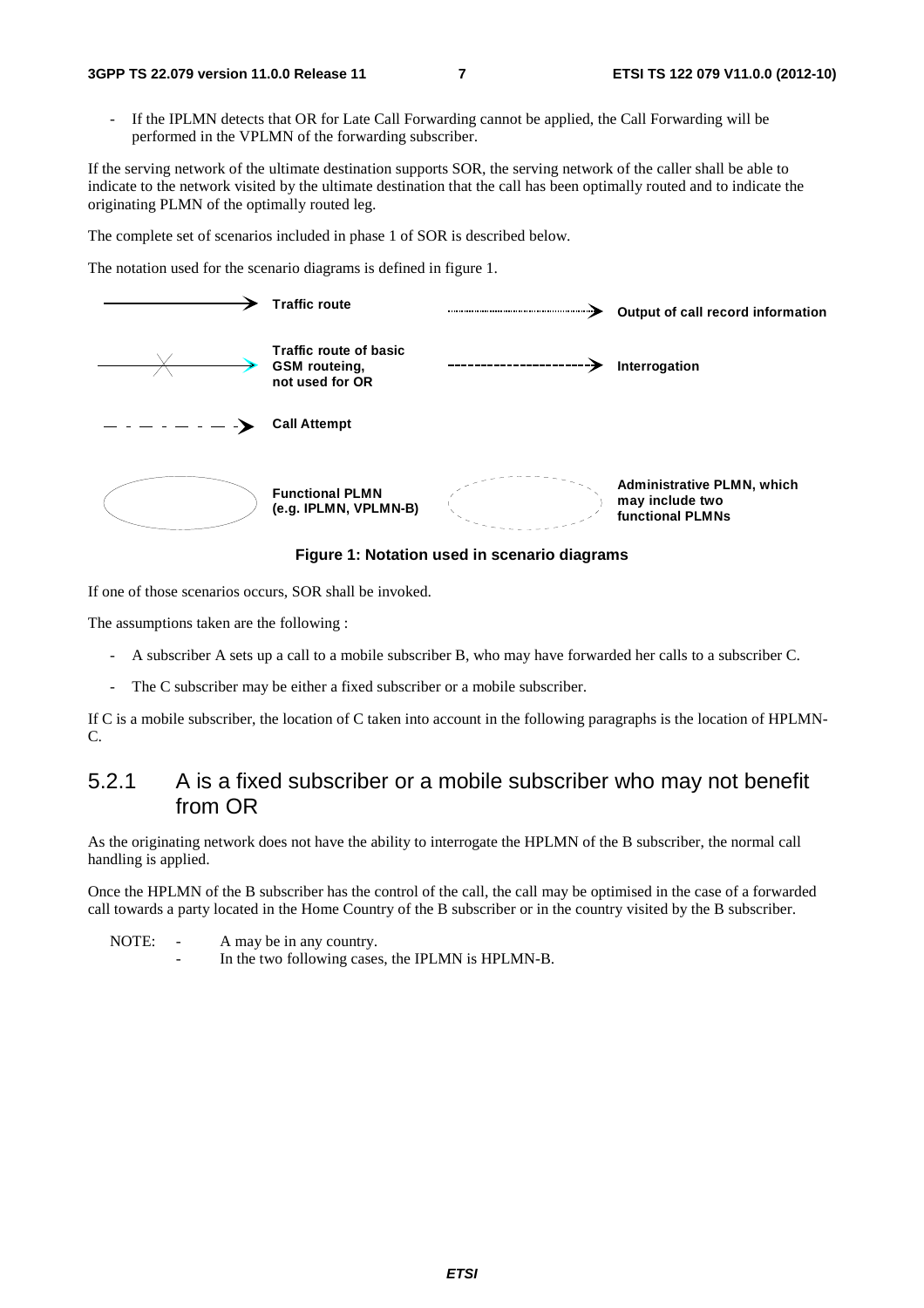









NOTE: Call records shown in the figure are only for information

### 5.2.2 A is a mobile subscriber who may benefit from OR

#### 5.2.2.1 Description of the call routing

If A sets up a call to B, then the originating PLMN shall interrogate the HPLMN of the mobile subscriber B in order to know how to route the call.

If B is registered in the same country as A, then the call shall be routed directly to B as described below.

If B has activated a Call Forward to a destination located in the Home Country of B or in the country where A is registered and this leads to the invocation of Early Call Forwarding, then the call shall be routed directly from A to the forwarded-to-party.

In any other cases, the call shall be routed to the mobile subscriber B via HPLMN(B).

If the call cannot be completed, the originating PLMN shall receive an indication of the reason of the failure of the call completion.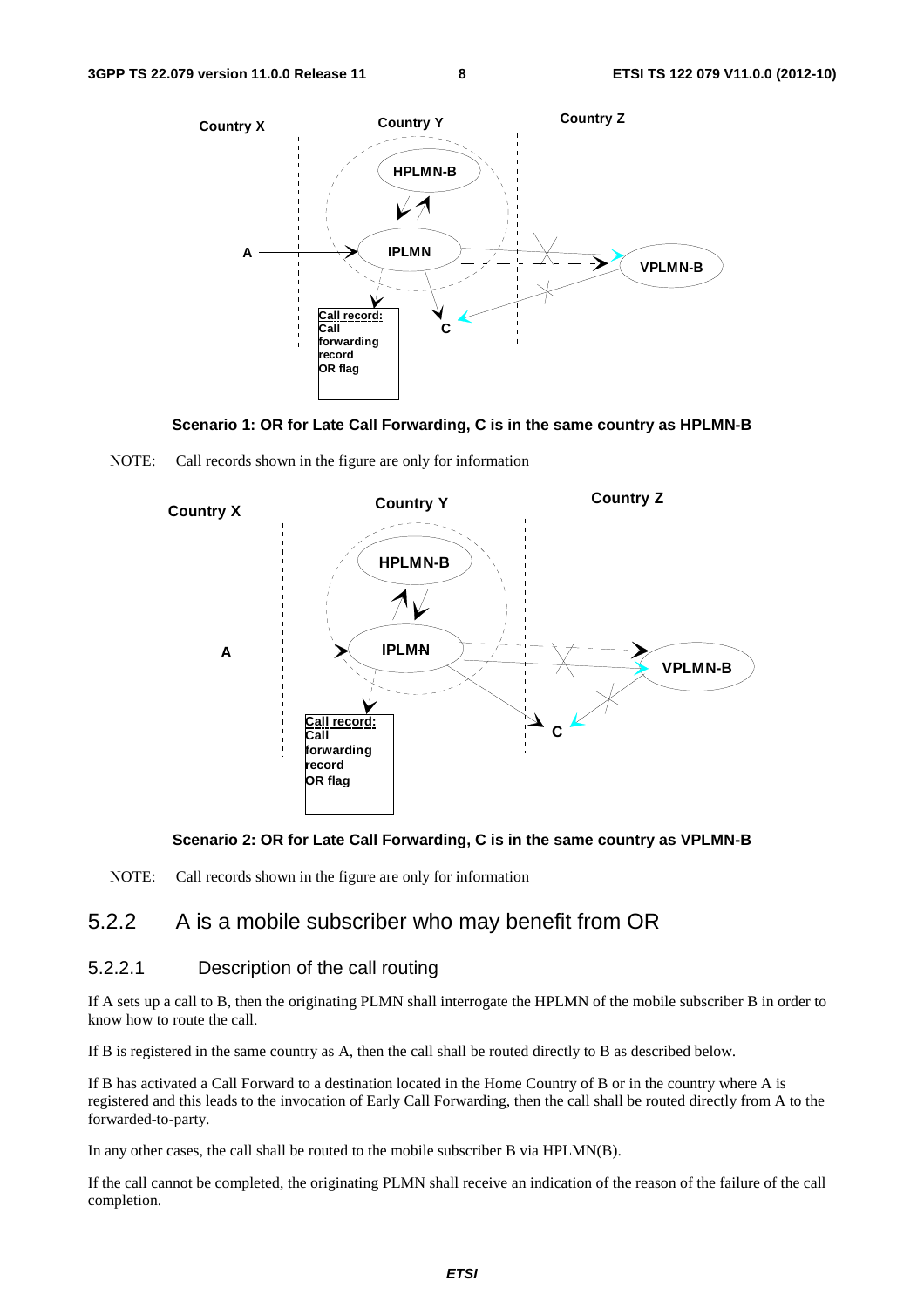Thereafter, if the mobile subscriber B has activated a Conditional Call Forward to a destination located in her Home Country or to a destination in the country where A is registered and this leads to the invocation of Late Call Forwarding, then the originating PLMN shall route the call directly to the forwarded-to-party.

The remaining leg of the call from the intermediate point to the ultimate destination may be optimally routed.

#### 5.2.2.2 Call scenarios handled in OR Phase 1

In the following scenarios, the IPLMN is VPLMN-A.

#### **1) The call from the A subscriber to the B subscriber is completed (Basic OR)**

a) B is located in the same country as A



**Scenario 3: BASIC OR, B in the same country as A** 

NOTE: Call records shown in the figure are only for information

b) B is located in her Home Country (Network usage optimization)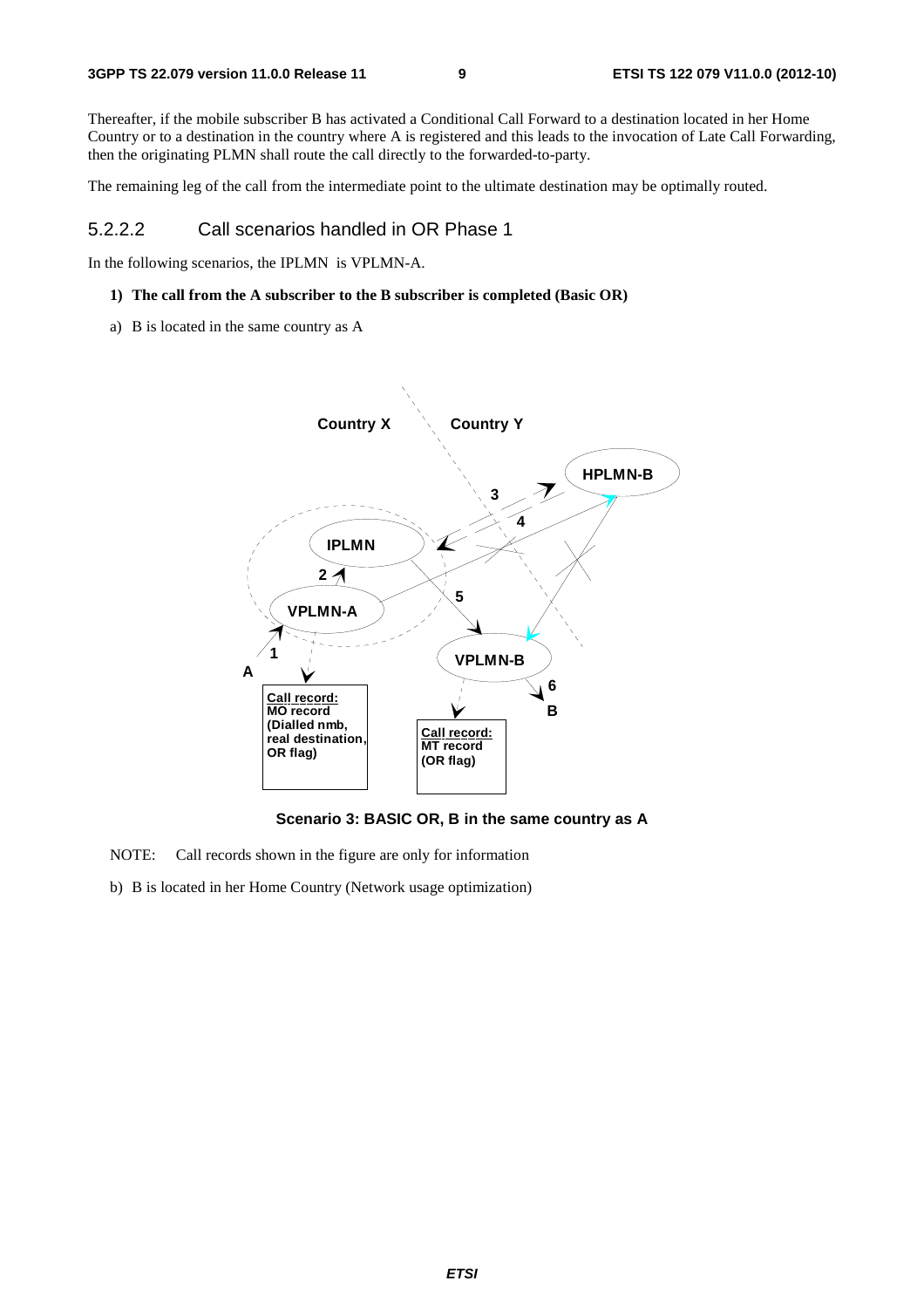

**Scenario 4: BASIC OR, B in her home country** 

NOTE: Call records shown in the figure are only for information

#### **2) The call set up by the subscriber A is being forwarded to a C party**

- **2.1) Early Call Forward**
- NOTE: for the two following scenarios, the location of B is not relevant.
- a) the C party is in the same country as the A subscriber, but different from HPLMN B country.



**Scenario 5: Early CF, C in the same country as A** 

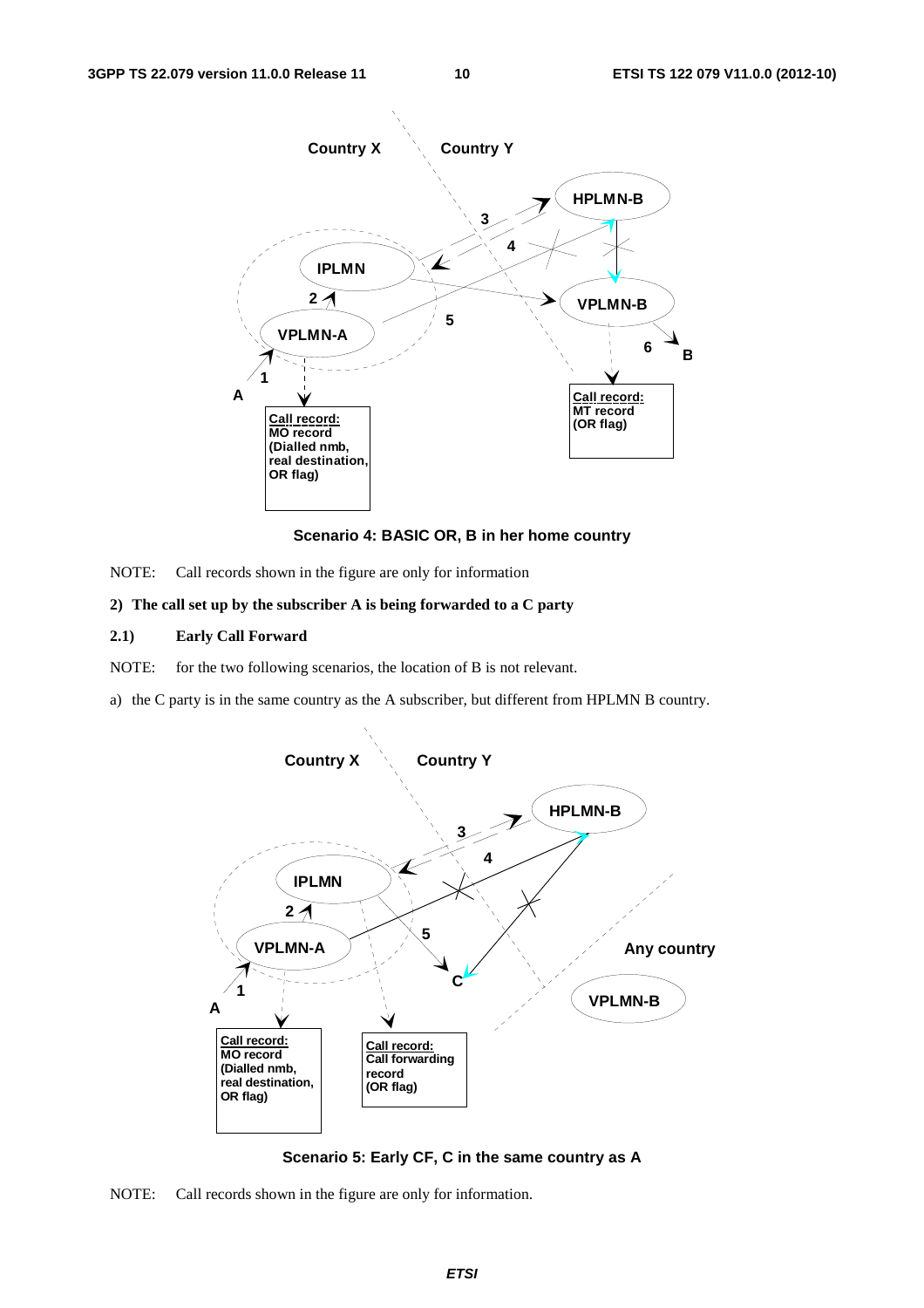b) the C party is in the same country as HPLMN-B





NOTE: Call records shown in the figure are only for information

#### **2.2) Late Call Forward**

a) B and C are in the same country as A



#### **Scenario 7: BASIC OR + OR for Late Call Forwarding, B in the same country as A, C in the same country as A**

NOTE: Call records shown in the figure are only for information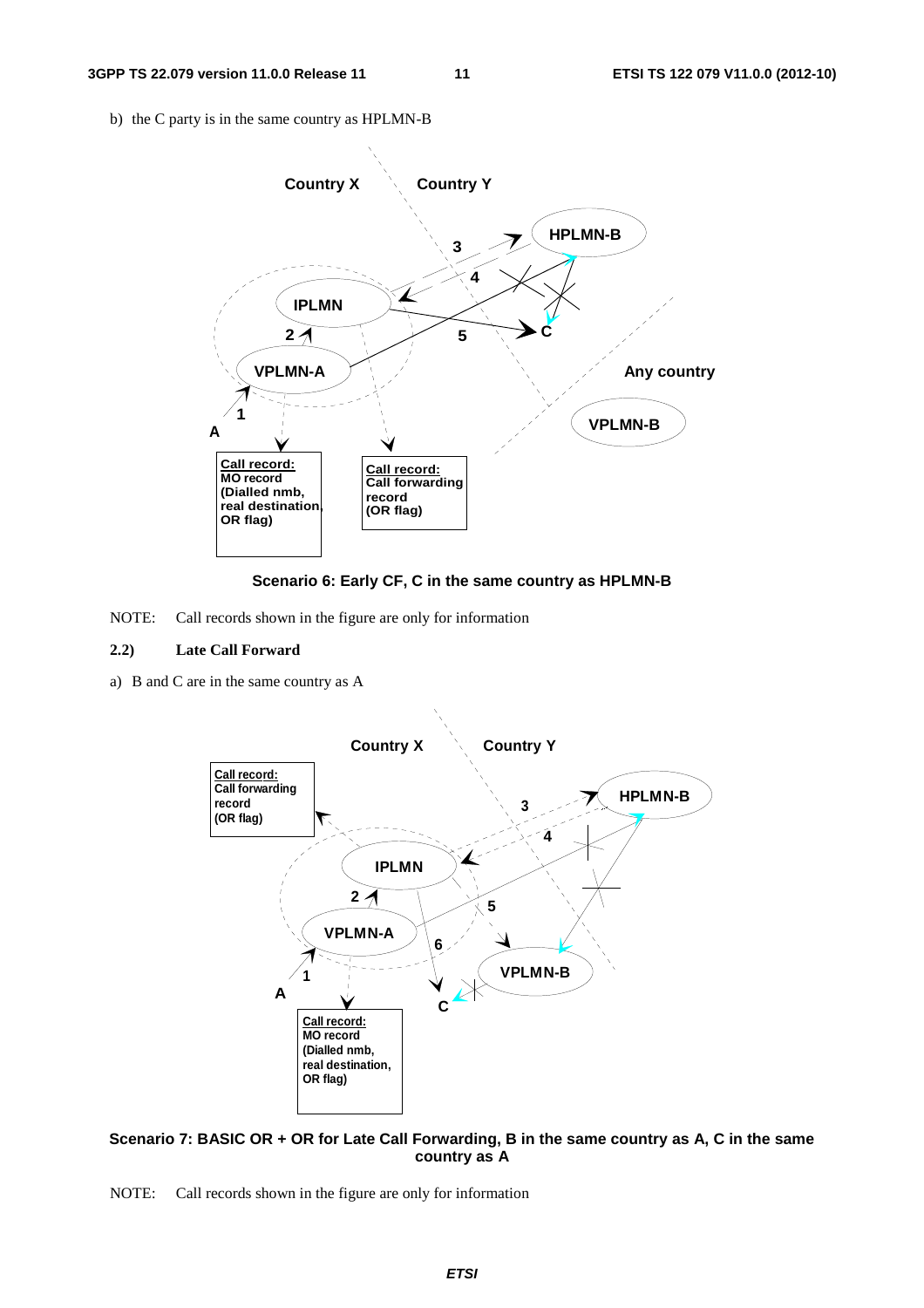b) B is in the same country as A and C is in the same country as HPLMN-B



**Scenario 8: BASIC OR + OR for Late Call Forwarding, B in the same country as A, C in the same country as HPLMN-B** 

NOTE: Call records shown in the figure are only for information

c) B is in her home country and C is in the same country as A



#### **Scenario 9: BASIC OR + OR for Late Call Forwarding, B in the same country as HPLMN-B, C in the same country as A**

- NOTE: Call records shown in the figure are only for information
- d) B and C are in the country of HPLMN-B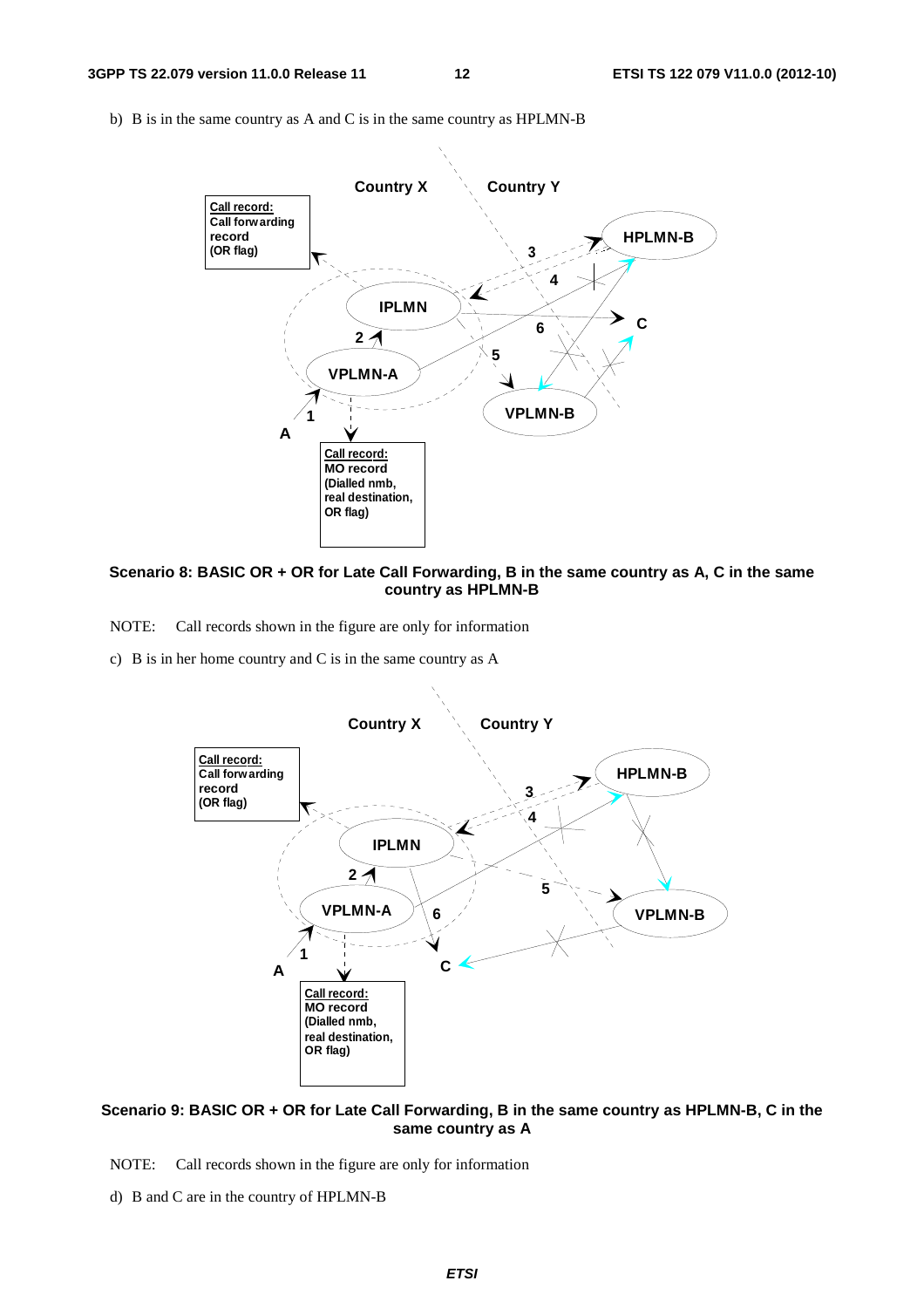

#### **Scenario 10: BASIC OR + OR for Late Conditional Call Forwarding, B in the same country as HPLMN-B, C in the same country as HPLMN-B**

NOTE: Call records shown in the figure are only for information.

### 5.3 Exceptional procedures or unsuccessful outcome

### 5.3.1 Non-support of SOR in the VPLMN of the caller

If subscriber A roams into a network not supporting OR, she may not benefit from OR and only scenario 1 and scenario 2 of SOR are supported.

### 5.3.2 Non-support of SOR in the HPLMN of the B subscriber

If the HPLMN of the called party does not support SOR, SOR cannot be invoked and the route of the call as far as the called party"s VPLMN cannot be optimised (the call would normally be routed via the HPLMN of the called party).

The same procedure shall be followed if the HPLMN operator denies OR on a subscriber basis.

### 5.3.3 Non support of SOR in the VPLMN of the B subscriber

If a subscriber whose HPLMN supports SOR registers in a VPLMN which does not support SOR, only the cases of Early Forwarded calls may be optimised.

### 5.3.4 Calls to special mobile network numbers

If the called number is a special mobile network number of the HPLMN, the HPLMN has to guarantee that the call terminates at its correct destination. This can be achieved by denying OR for this call by sending an appropriate error cause or by implementing a special handling.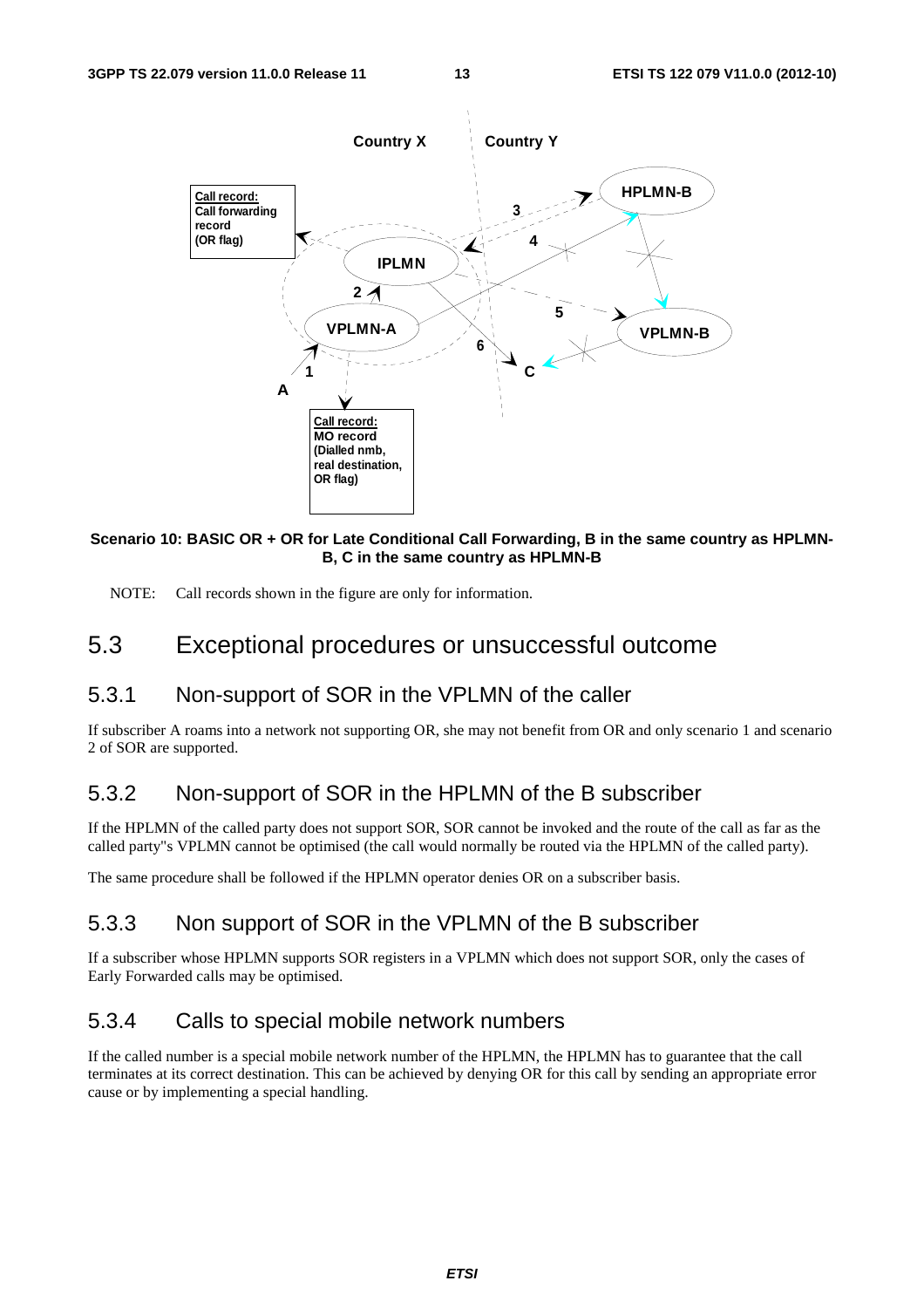# 6 Interactions of Optimal Routing with Supplementary Services

No Interaction unless it is stated differently below.

### 6.1 Call Forwarding

Interactions between SOR and Call Forwarding are dealt with in clause 5.0.

### 6.2 Call Barring

Outgoing Call Barring services are applied according to the dialled number.

Barring of Incoming calls when Roaming outside the HPLMN country will prevent calls to a mobile subscriber who has roamed outside her HPLMN country even if OR would result in no chargeable roaming leg.

The existing interactions between Call Forwardings and Call Barrings are not changed by the introduction of OR.

### 6.3 Call Transfer

A transferred call is considered as a set of two separate calls which may be separetely optimally routed.

Optimal Routing shall not be invoked as a result of the invocation of Call Transfer.

### 6.4 Call Deflection

A deflected call is considered as a late forwarded call and as such may be optimally routed.

## 6.5 Advice of Charge

Depending on call scenarios, AoC may not work properly.

# 7 Interactions of Optimal Routing with Operator Determined Barring (ODB)

The principles for the interaction between operator determined barring and SOR are the same as those for the interaction between Supplementary Service Call Barring and SOR.

# 8 Interactions of Optimal Routing with CAMEL

If CAMEL has to be applied to the Mobile Originating part of the call and if CAMEL modifies the destination of the call, the OR applies to any destination introduced by CAMEL.

If CAMEL has to be applied to the Mobile Terminating part of the call or a forwarding leg, the modified destination is treated for optimal routeing in the same way as a forwarded-to number.

If Barring services are also applicable to the call then they have to be handled first together with CAMEL before SOR is applied.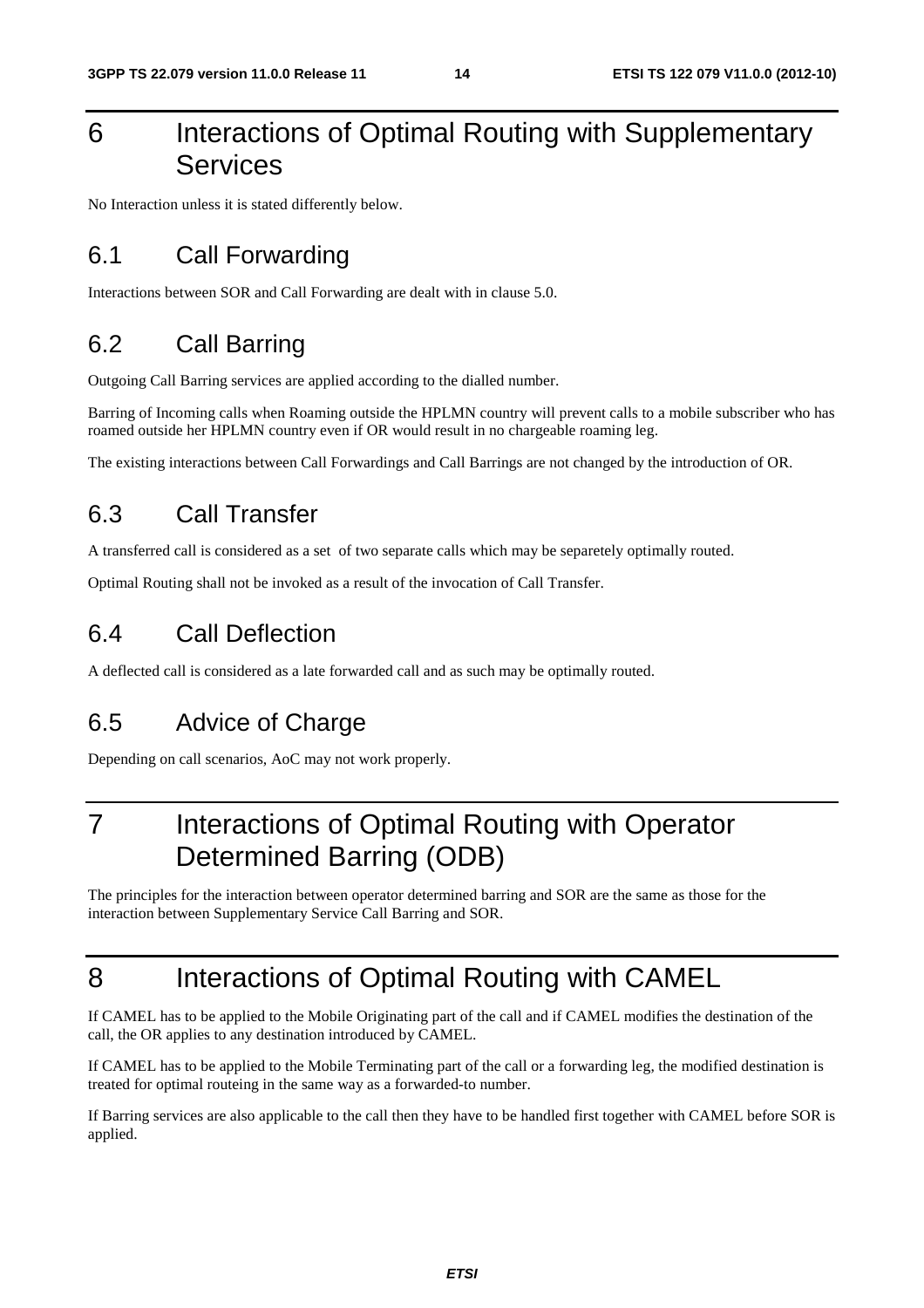# Annex A: Change history

| <b>Change history</b> |                     |                     |                     |           |            |       |     |                                 |        |            |                      |
|-----------------------|---------------------|---------------------|---------------------|-----------|------------|-------|-----|---------------------------------|--------|------------|----------------------|
| TSG SA# SA Doc.       |                     | <b>SA1 Doc</b>      | <b>Spec</b>         | <b>CR</b> | <b>Rev</b> | Rel   | Cat | Subject/Comment                 | Old    | <b>New</b> | WI                   |
| Jun 1999              |                     |                     | <b>GSM</b><br>02.79 |           |            |       |     | Transferred to 3GPP SA1         | 7.0.0  |            |                      |
| SA#04                 |                     |                     | 22.079              |           |            | R99   |     | Transferred to 3GPP SA1         |        | 3.0.0      |                      |
| SP-05                 | SP-99479            | S1-99627            | 22.079              | 001       |            | R99   | D   | Editorial changes for alignment | 3.0.0  | 3.0.1      | Editorial<br>changes |
| SP-11                 |                     | SP-010065 S1-010258 | 22.079              |           |            | Rel-4 |     | Transferred to 3GPP Release 4   | 3.0.1  | 4.0.0      |                      |
| SP-16                 |                     | SP-020267 S1-021043 | 22.079              |           |            | Rel-5 |     | Updated from Rel-4 to Rel5      | 4.0.0  | 5.0.0      |                      |
| SP-26                 | SP-040744 S1-040997 |                     | 22.079              |           |            | Rel-6 |     | Updated from Rel-5 to Rel-6     | 5.0.0  | 6.0.0      |                      |
| SP-36                 |                     |                     | 22.079              |           |            | Rel-7 |     | Updated from Rel-6 to Rel-7     | 6.0.0  | 7.0.0      |                      |
| SP-42                 |                     |                     |                     |           |            | Rel-8 |     | Updated from Rel-7 to Rel-8     | 7.0.0  | 8.0.0      |                      |
| SP-46                 |                     |                     | L.                  |           |            |       |     | Updated to Rel-9 by MCC         | 8.0.0  | 9.0.0      |                      |
| 2011-03               |                     |                     | ۰                   |           |            |       |     | Update to Rel-10 version (MCC)  | 9.0.0  | 10.0.0     |                      |
| 2012-09               |                     |                     |                     |           |            |       |     | Updated to Rel-11 by MCC        | 10.0.0 | 11.0.0     |                      |